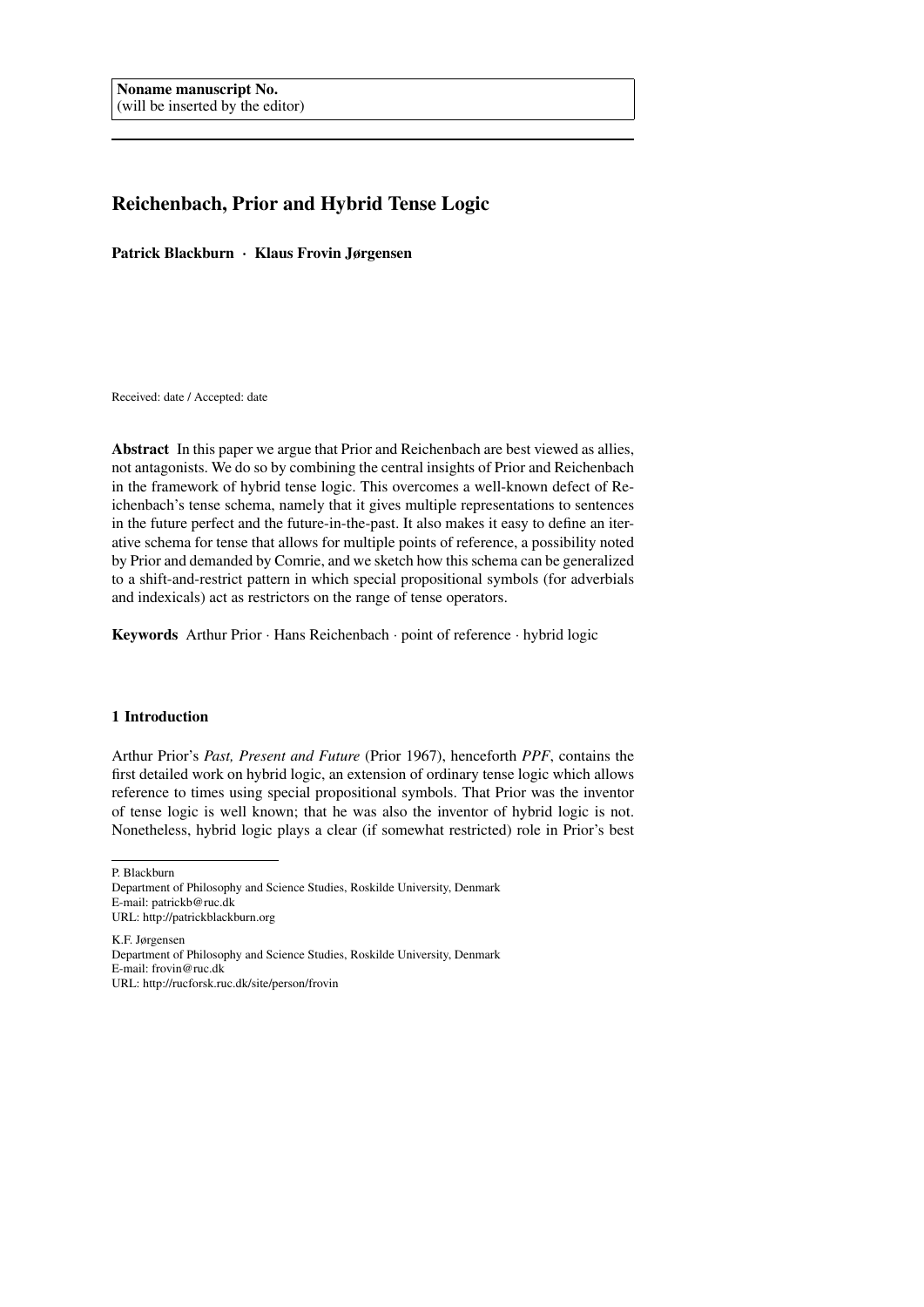known book.<sup>1</sup> But it could have played a bigger one, for *PPF* is also the source for Prior's views on Reichenbach.

Prior's discussion of Reichenbach's referential theory of tense can be found in Chapter 1, Section 6, of *PPF*, "Reichenbach on the time of speech and the time of reference; the nature of presentness". After a brief sketch of Reichenbach's approach, Prior announces that "Reichenbach's scheme, however, will not do as it stands; it is at once too simple and too complicated" (Prior 1967, p. 13). Why too simple? Because in Reichenbach's scheme, every tense has just one reference point, and Prior devises an example which requires two. Why too complicated? Because Prior immediately claims that Reichenbach has missed a fundamental generalisation. We shall discuss Prior's claim later in the paper—it's interesting and important—but then Prior appears to switch topic: for the remainder of the section he reverts to discussing Findlay's pioneering work on tense formation (Prior 1967, pp. 14–15).<sup>2</sup> Reichenbach is not mentioned in this part of the discussion (which does indeed concern "the nature of presentness") but we read it as an amplification of Prior's "at once too simple and too complicated" critique. First, Prior claims that Reichenbach has missed an essential logical insight about tense (which Prior attributes to Findlay) namely that tense (like negation) is an *iterable* propositional constructor, one that transforms formulas to formulas; as is well known, this idea is central to Priorean tense logic. But then Prior goes further: he also seems to claim that the intermediate times encountered in the course of evaluating formulas containing iterated tense operators embody the key idea of Reichenbach's reference points.

We return to this point later in the paper. However, our main purpose here is not exegetical, rather it is to combine the Reichenbachian and Priorean approaches to tense. As we shall see, Reichenbach's approach has some well-known shortcomings. But Prior also has a blind-spot: he underestimates the importance of *explicit* temporal reference in natural language. This is unfortunate, for the hybrid logic he presented in *PPF* gave him the tool he needed not merely to make explicit the (fairly limited) types of temporal reference used in Reichenbach's analysis of tense, but to make temporal reference both explicit and iterable. Indeed, using Prior's own hybrid logic to combine the operator-based approach to tense with the temporal reference approach (pioneered by Reichenbach) leads to possibilities not considered by either author; we will give examples involving dates, times, indexicals, and temporal anaphora.

Our use of hybrid logic has much in common with ideas developed by the linguist Bernard Comrie, first in his paper "On Reichenbach's Approach to Tense" (Comrie

<sup>&</sup>lt;sup>1</sup> The material most directly related to modern hybrid logic can be found in Chapter 5, Section 6, "Development of the U-calculus within the theory of world-states" (Prior 1967, pp. 88–92) and Appendix B, Section 3, "On the range of world-variables, and the interpretation of U-calculi in world-calculi" (Prior 1967, pp. 187–97). The discussion is a largely technical explication of the relationship between hybridstyle tense logics and the U-calculus (Prior's B-series language of time). However, other material in Chapter 5 is also relevant: for example, in Section 2, "Instantaneous world states", he notes a range of closely related ideas such as Meredith's constant for the present. Prior's more detailed expositions and explorations of hybrid logic can be be found in several papers in the 1968 edition of *Papers on Time and Tense* (Prior 1968/2003) including "Tense logic and the logic of earlier and later" and "Quasi-propositions and quasiindividuals"; the 2003 edition also contains " 'Now'" and "Egocentric logic".

<sup>2</sup> Prior introduces Findlay's work in Chapter 1, Section 5, of *PPF*, "Findlay's tense-logical laws", the section immediately preceding his discussion of Reichenbach.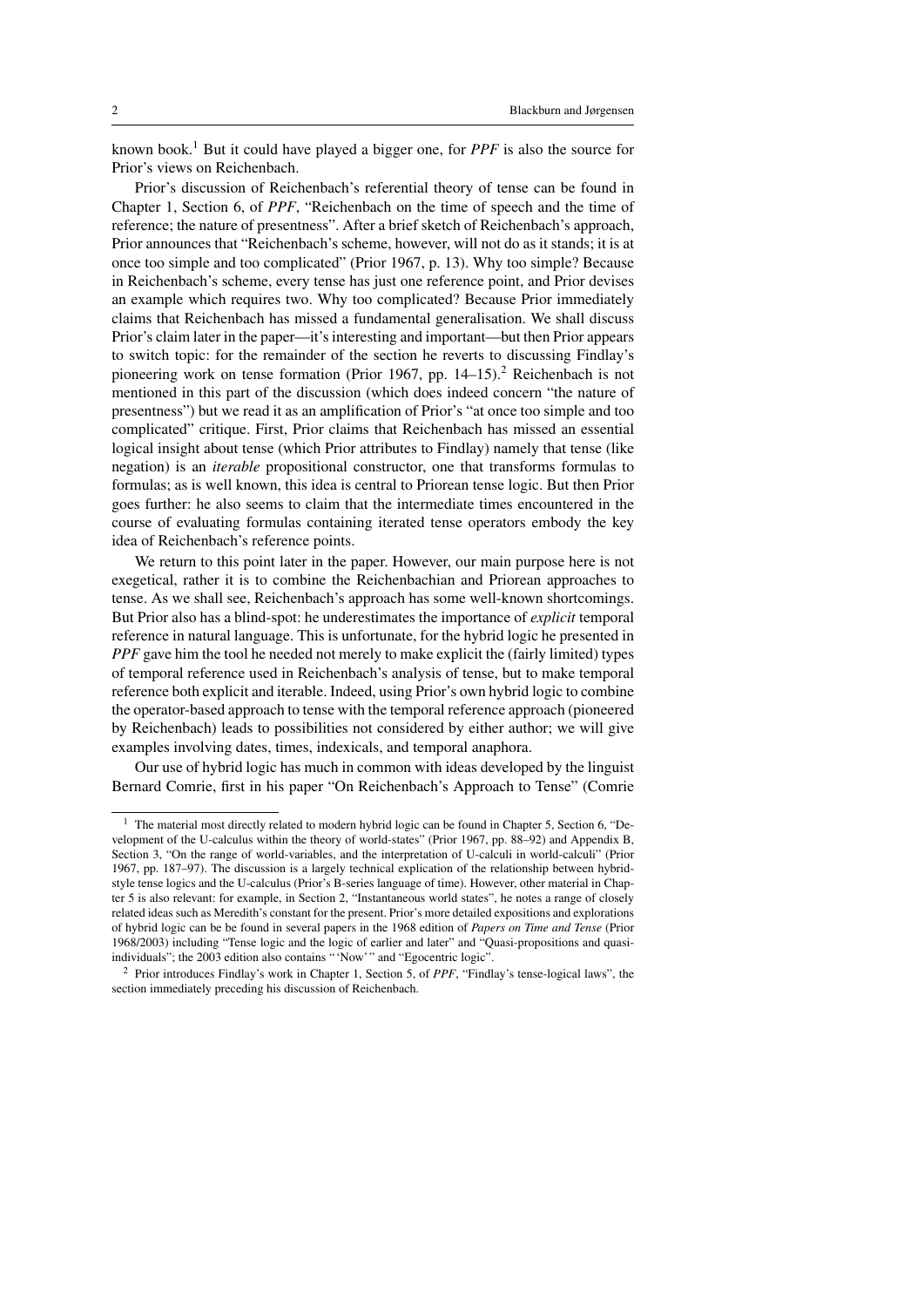1981) and later in his textbook *Tense* (Comrie 1985). Comrie's paper is a detailed and fundamentally sympathetic critique of Reichenbach's work, packed with linguistic detail. His textbook incorporates the insights of the paper, and concludes with a Reichenbach-inspired schema intended to depict the general (iterative) nature of tense in natural language. Towards the end of our paper we will give a Comrie-inspired schema in the language of hybrid logic.

Summing up, this paper, which builds on Blackburn (1990, 1994), brings together Reichenbach and Prior's central insights in a simple logical framework—a framework invented by Prior himself. It makes Reichenbach's referential insights part of a system in which iteration is inbuilt, and adds explicit temporal reference to the Priorean approach. Prior and Reichenbach are best viewed as allies, not antagonists.

## 2 Hybrid Tense Logic

Hybrid tense logic is a simple extension of ordinary Priorean tense logic which can refer to times. It can do so because it contains a collection of special propositional symbols called *nominals*. Nominals are true at one and only one time: they 'name' the time they are true at. We will now present hybrid logic using contemporary notation and terminology, and give a Kripke-style truth definition in terms of models. After our presentation we briefly contrast our approach to hybrid logic with Prior's.

A language  $\mathcal L$  of basic hybrid tense logic is built over denumerable sets Nom (of nominals) and Prop (of ordinary propositional symbols); we usually indicate nominals by i, j and k and ordinary propositional symbols by p, q and r. Nominals and propositional symbols are the *atoms* of the language. As connectives we take the boolean operators  $\neg$  and  $\wedge$ , the two existential Priorean tense operators F and P, and an  $\mathbb{Q}_i$ -operator for each nominal *i*. Formulas of  $\mathcal L$  are built as follows:

$$
\varphi ::= i \mid p \mid \neg \varphi \mid \varphi \land \psi \mid P \varphi \mid F \varphi \mid @_{i} \varphi.
$$

Note that any nominal i can occur syntactically in two distinct ways: in *formula position* as the atomic symbol i, or in *operator position* as in  $@_i\varphi$ . Such an  $@$ -operator is sometimes called a *satisfaction* operator.

Models  $\mathfrak M$  are based on frames  $(T, \prec)$ ; here T is a set of instants of time and  $\prec$  is the temporal precedence relation. When reasoning about temporal problems we typically demand that ≺ be irreflexive and transitive, and sometimes we impose even more structure (such as linearity, density or discreteness). But here we will view  $\prec$  as an *arbitrary* binary relation. That is, we will be working in the *minimal* hybrid tense logic. We do this in order to show that our account of Reichenbach's use of reference points does not require us to make additional assumptions about temporal order.

To fully specify a model we also need an *information distribution*, together with a *specification of names* for times of interest. Both tasks are performed by a valuation function  $V$ , which takes ordinary propositional symbols and nominals to subsets of  $T$ . Ordinary propositional symbols are unrestricted in their interpretation: they encode arbitrary information. But nominals bear name-like information hence we insist that the valuation  $V(i)$  of any nominal i is a *singleton* subset of T. Given a nominal i, we sometimes call the unique  $t \in V(i)$  the *denotation* of i.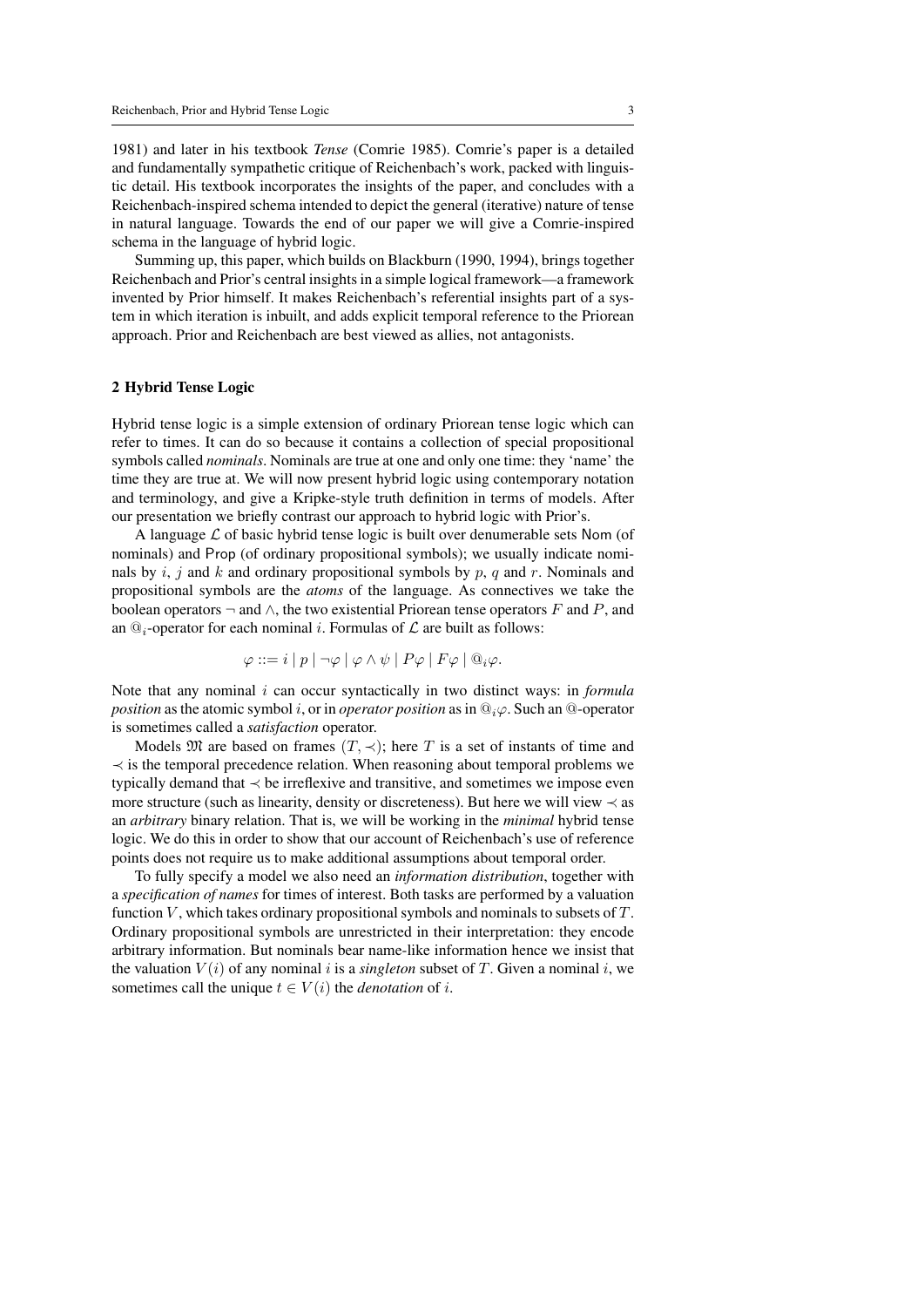For all formulas of hybrid tense logic, all models  $\mathfrak{M} = (T, \prec, V)$  and all  $t \in T$ we define truth as follows:

|                                                                                  | $\mathfrak{M}, t \models a$ iff a is atomic and $t \in V(a)$                                                                        |
|----------------------------------------------------------------------------------|-------------------------------------------------------------------------------------------------------------------------------------|
| $\mathfrak{M}, t \models \neg \varphi$ iff $\mathfrak{M}, t \not\models \varphi$ |                                                                                                                                     |
|                                                                                  | $\mathfrak{M}, t \models \varphi \land \psi \text{ iff } \mathfrak{M}, t \models \varphi \text{ and } \mathfrak{M}, t \models \psi$ |
|                                                                                  | $\mathfrak{M}, t \models P\varphi$ iff for some t', $t' \prec t$ and $\mathfrak{M}, t' \models \varphi$                             |
|                                                                                  | $\mathfrak{M}, t \models F\varphi$ iff for some t', $t \prec t'$ and $\mathfrak{M}, t' \models \varphi$                             |
|                                                                                  | $\mathfrak{M}, t \models \mathbb{Q}_i \varphi$ iff $\mathfrak{M}, t' \models \varphi$ where t' is the unique time in $V(i)$ .       |

Most of this is familiar from ordinary tense logic. In particular,  $F\varphi$  scans the future looking for a time where  $\varphi$  is true, and  $P\varphi$  scans the past. What is new is the role played by nominals and satisfaction operators. First, as an atom  $a$  can be either a nominal or a propositional symbol, the first clause of the definition handles both sorts of symbol, hence the fundamental restriction on the interpretation of nominals is built into the core of the truth definition. Next, note that  $\mathbb{Q}_i\varphi$  is true at a time in a model  $\mathfrak{M}$  if and only if  $\varphi$  is true at the denotation of i in  $\mathfrak{M}$ . So to speak,  $\mathbb{Q}_i\varphi$  peeks at the time named i (and there *must* be such a time because of the restriction imposed on the interpretation of nominals) and checks whether  $\varphi$  is true then or not.

Hybrid tense logic is simple and well-behaved. We remarked above that in a temporal setting it is natural to demand that  $\prec$  be irreflexive and transitive, and that we might well want to impose additional conditions on the temporal flow. But as authors such as Bull (1970), Gargov and Goranko (1993), and Blackburn and Tzakova (1999) have pointed out, it is straightforward to axiomatize and prove completeness theorems for a wide range of such extensions—indeed, more straightforward than in ordinary tense logic. Furthermore, extending ordinary tense logic to hybrid tense logic typically does not raise the computational complexity. Over many flows of time (for example, linear time flows) the ordinary tensed language is itself capable of expressing the basic hybrid apparatus of nominals and @-operators, and even when it is not, the complexity of the hybrid logic obtained by adding them as primitives is usually identical with that of the underlying tense logic; for a detailed discussion, see (Areces et al. 2000).

No doubt this is all very well and good—but the reader may be wondering how truly *Priorean* this presentation of hybrid logic is. After all, Prior disliked instants of time—indeed, he introduced nominals to avoid having to deal with them. Nominals (or as he called them, world-state propositions or world-variables) were intended to let talk of instants be *replaced* by the use of special world- and time-identifying propositions. Consider his remark from *PPF*:

A world-state proposition in the tense logical sense is simply an *index of an instant*; indeed, I would like to say that it *is* an instant, in the only sense in which 'instants' are not highly fictitious entities. (Prior 1967, pp. 188–189).

Surely the Kripke-style presentation given above, with its models of temporal instants ordered by precedence, and the talk of the *denotation* of a nominal, flies in the face of Prior's main motivation!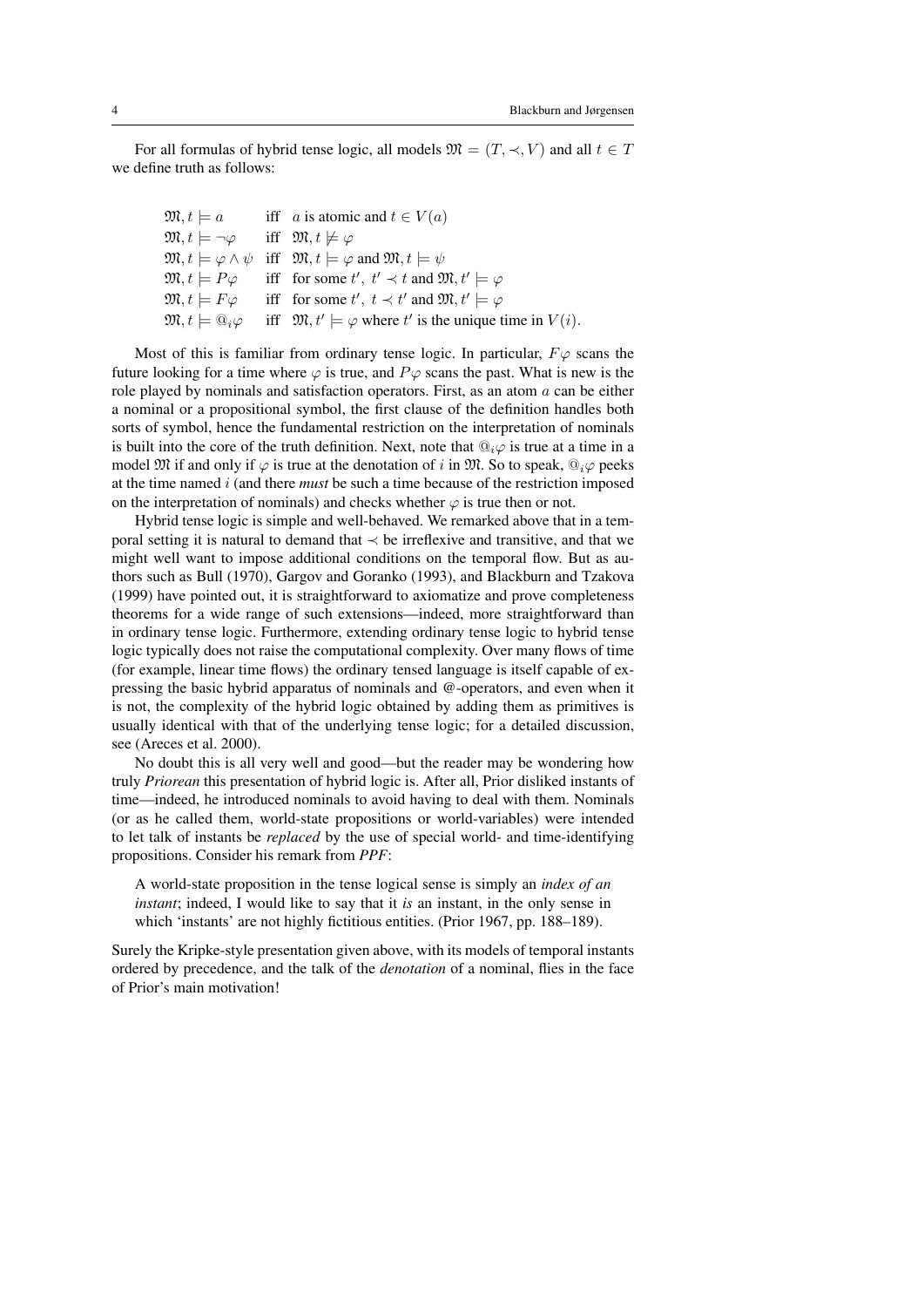At first glance this seems like a legitimate complaint—but on closer inspection, matters are more equivocal. As Prior himself discovered, in such papers as "Quasi-Propositions and Quasi-Individuals" and "Egocentric Logic" (both in *Papers on Time and Tense* (Prior 1968/2003)) his hybrid logics were not restricted to temporal reasoning. In these papers Prior uses what he calls person-propositions: roughly speaking, he uses nominals as person-pronouns and uses the tense operators to reason about relations holding between people (such as "being taller than"). Indeed, in these papers Prior anticipates some key ideas of modern description logic, a widely used formalism for knowledge representation.<sup>3</sup> Thus while Prior might find talk of a nominal denoting an instant of time misguided, it is an option that his own work made possible, and indeed, made possible for a wide range of entities, not merely temporal ones. Moreover in natural language, explicit reference to times is ubiquitous: dates and times are perhaps the most obvious example, temporal indexicals are another, and (as we shall soon see) reference *via the tense system itself* to what Reichenbach called reference times is important too. But with the exception of the late paper " 'Now' " (also reprinted in (Prior 1968/2003)) Prior seems to have paid little attention to the referential aspects of natural language.<sup>4</sup> Viewed from the perspective of natural language semantics, this is unfortunate; doubly so, in that his hybrid logics are an excellent tool for exploring the semantics of temporal reference. Nonetheless, the reader who shares Prior's scruples about instants can dispense with the above Kripke-style presentation (or view it as a heuristic crutch) and read what follows in a more Priorean spirit: *much temporal reference in everyday discourse can be paraphrased into a purely propositional language using just iterable tense operators, special proposition symbols and satisfaction operators*.

#### 3 Reichenbach in Hybrid Tense Logic

A little history. Prior's operator-based approach to tense in *Past, Present and Future* has many merits, chief of which is the way it builds the deictic center (or speech time) into the heart of the semantics (it's the point in the model at which we start the evaluation) and locates all events relative to this. But although tense operators were used in Montague's (1973) work, later approaches to formal semantics, notably Hans Kamp's Discourse Representation Theory (DRT), see (Kamp 1981; Kamp and Rohrer 1983; Kamp and Reyle 1993), emphasized the importance of *temporal reference*, the ability to name times and to assert relations, such as identity or precedence, between them. Reichenbach's (1947) referential analysis of tense was the inspiration here, and approaches to tense influenced by his work have largely displaced Prior's

<sup>3</sup> See (Blackburn 2006; Blackburn and Tzakova 1998) for more on this topic, and (Baader et al. 2003) for a detailed overview of description logic. For a general account of the relationship between description logic and hybrid logic, see (Areces 2000).

<sup>4</sup> Prior's important late paper " 'Now' " seems to signal a shift in Prior's attitude to temporal reference. Challenged by Hans Kamp's work on the temporal indexical *now*, and taking his philosophical cue from Castañeda's work on indicators and quasi-indicators, Prior drew on Meredith's idea of a propositional constant (a nominal) for the present to show (among other things) how Kamp's non-referential two-dimensional analysis could be replaced by a *referential* one-dimensional approach. See Blackburn and Jørgensen (n.d.) for details.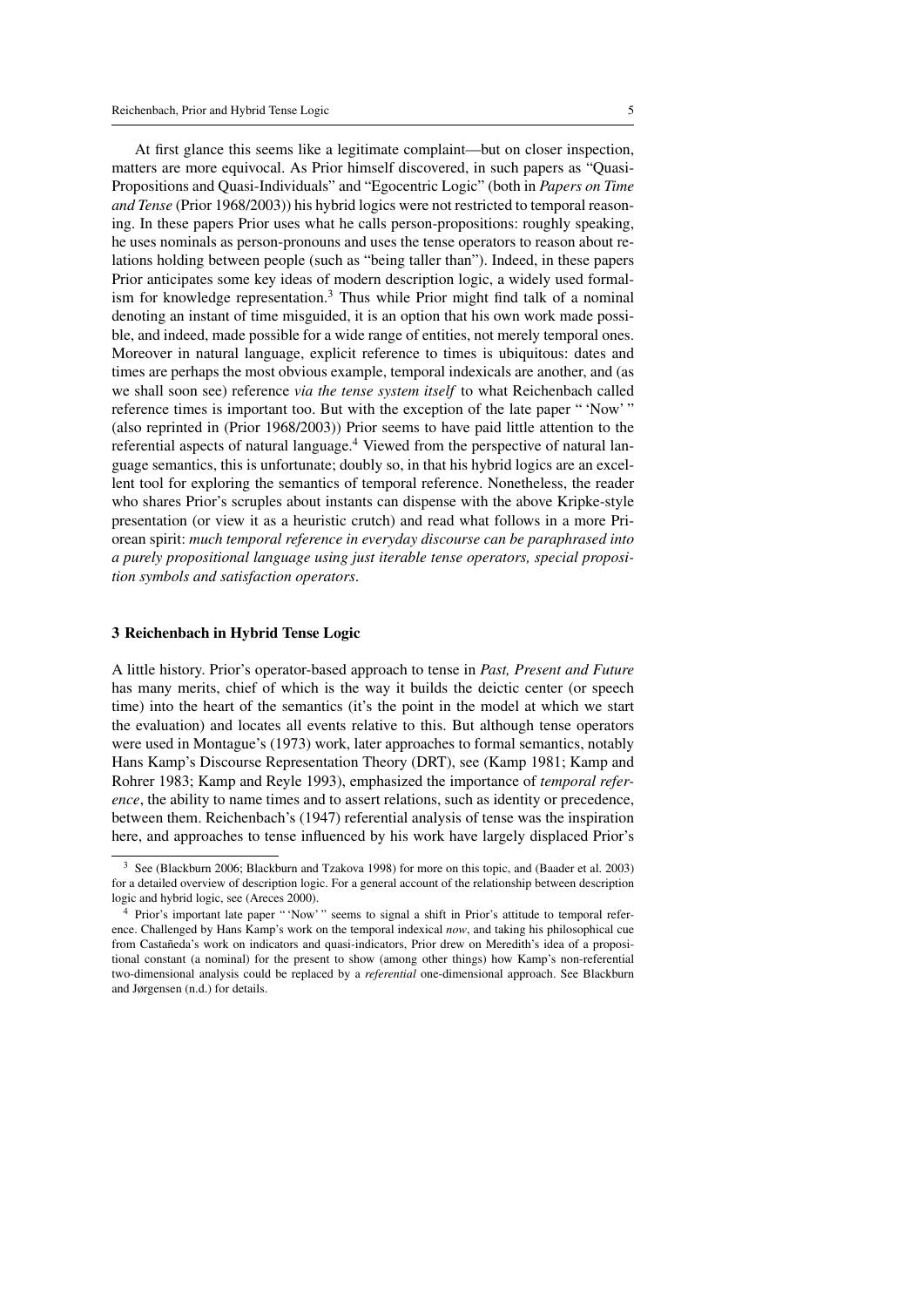approach in natural language semantics.<sup>5</sup> The following quotation, from a widely cited monograph on tense and aspect, is fairly typical of the view from linguistics:

Tense logic represents tenses by means of temporal operators. [...] we will illustrate that to correctly account for the temporal meaning of a sentence, reference to temporal entities and not just temporal operators, is required. (Giorgi and Pianesi 1997, pp. 17)

| Diagram | <b>Tense</b>              | <b>Examples</b>       |
|---------|---------------------------|-----------------------|
| $E-R-S$ | Past perfect (pluperfect) | Hans had run          |
| $E.R-S$ | Simple past               | Hans ran              |
| $R-F-S$ | <b>Future-in-the-past</b> |                       |
| $R-S.E$ | Future-in-the-past        | Hans would run        |
| $R-S-F$ | <b>Future-in-the-past</b> |                       |
| $E-S.R$ | Perfect                   | Hans has run          |
| S.R.E   | Present                   | Hans runs             |
| $S.R-E$ | Prospective               | Hans is going to run  |
| $S-F-R$ | <b>Future perfect</b>     |                       |
| $S.E-R$ | <b>Future perfect</b>     | Hans will have run    |
| $E-S-R$ | <b>Future perfect</b>     |                       |
| S-R.E   | Future                    | Hans will run         |
| $S-R-E$ | Future-in-the-future      | (Latin: abiturus ero) |

Fig. 1 Reichenbach's system

So let us consider Reichenbach's system. Figure 1 tabulates possible tenses, with examples, and gives their representations using Reichenbach style diagrams.<sup>6</sup> At the heart of Reichenbach's system lies the idea that the utterance of a tensed sentence makes reference to *three* (not necessarily distinct) times: speech time (when the speaker speaks), event time (when what is spoken of takes place) and Reichenbach's innovation, *reference time*. To see the need for reference times, consider the sentence *Hans had run*, which is in the past perfect. When we utter this sentence, we refer to some (contextually salient) past time and locate the running *before that*. This is indicated by Reichenbach's E–R–S diagram. Similarly, consider the sentence *Hans ran*, which is in the simple past. According to Reichenbach, the function of the simple past is to locate an event in the past at the point of reference; he indicates this using the notation E,R–S. As these examples suggest, hyphens depict temporal precedence, and commas temporal coincidence.

Although influential, Reichenbach's system has been criticized by linguists on a number of grounds. Here we examine what Comrie (1981, p. 26) calls a "major defect" and show that it disappears when hybrid logic is used. Here's the defect. The above table spells out all thirteen configurations of  $R$ ,  $E$ , and  $S$  that can be constructed

<sup>5</sup> Reichenbach's longstanding and widespread influence is even more remarkable when it is recalled that his work on tense was not presented in a paper for specialists, but as an 11 page extended example of token-reflexive symbols in a 444 page introduction to symbolic logic.

<sup>6</sup> This table, modulo the examples chosen, is essentially the table given on page 25 of Comrie (1981). The Latin example *abiturus ero* used to illustrate the future-in-the-future is Comrie's.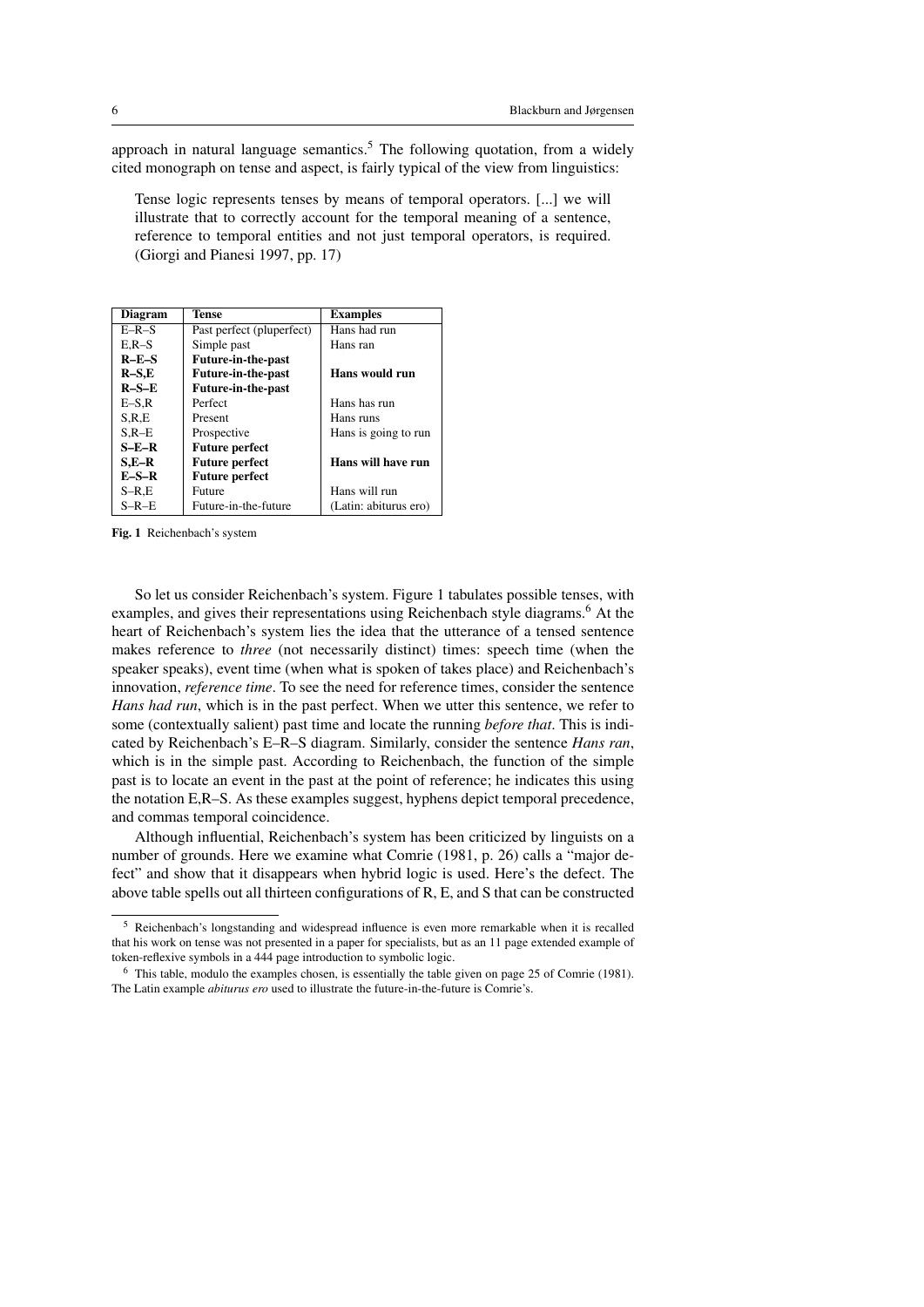using hyphens and commas. But linguists object to the representation given to sentences in the future perfect (shown in bold; analogous remarks apply to the future-inthe-past). A sentence in this tense has only a single temporal meaning, namely that S precedes R, and that E precedes R; *the precedence relationship between S and E is unspecified*. As Comrie puts it:

If someone asked me: Will John have finished his paper by tomorrow? and I answer: <u>Yes</u>, then my reply will be judged truthful (i) if John finishes the paper between the time of my reply and tomorrow (S–E–R), (ii) if John in fact finishes the paper at the moment I reply (S,E–R), or (iii) if John has in fact already finished the paper at the moment I reply (E–S–R). Of course, if I know that John has already finished his paper, it would be devious of me to assent to the question with the future perfect, rather than saying that he has already finished, but all this indicates is that the future perfect carries a conversational implicature,  $\lambda$  la Grice, that the speaker is not certain that E has already occurred; S–E is not part of the meaning of the future perfect. (Comrie 1981, p. 26)

Comrie goes on to say that "Reichenbach's account of the Future perfect effectively claims that this form is three-way ambiguous, rather than vague", and at the end of the paper he outlines a system for capturing what is good in Reichenbach and omitting what is not. But there is an alternative: use hybrid logic.

| <b>Diagram</b> | <b>Tense</b>              | <b>Examples</b>       | <b>Hybrid Logic</b>    |
|----------------|---------------------------|-----------------------|------------------------|
| $E-R-S$        | Pluperfect                | Hans had run          | $P(i \wedge P\varphi)$ |
| $E.R-S$        | Past                      | Hans ran              | $P(i \wedge \varphi)$  |
| $R-F-S$        | <b>Future-in-the-past</b> |                       |                        |
| $R-S.E$        | <b>Future-in-the-past</b> | Hans would run        | $P(i \wedge F\varphi)$ |
| $R-S-F$        | <b>Future-in-the-past</b> |                       |                        |
| $E-S.R$        | Perfect                   | Hans has run          | $P\varphi$             |
| S.R.E          | Present                   | Hans runs             | $\varphi$              |
| $S.R-E$        | Prospective               | Hans is going to run  | $F\varphi$             |
| $S-F-R$        | <b>Future perfect</b>     |                       |                        |
| $S.E-R$        | <b>Future perfect</b>     | Hans will have run    | $F(i \wedge P\varphi)$ |
| $E-S-R$        | <b>Future perfect</b>     |                       |                        |
| S-R.E          | Future                    | Hans will run         | $F(i \wedge \varphi)$  |
| $S-R-E$        | Future-in-the-future      | (Latin: abiturus ero) | $F(i \wedge F\varphi)$ |

Fig. 2 Prior meets Reichenbach

Consider Figure 2, which adds hybrid logical representations to the previous table.<sup>7</sup> First consider *Hans had run*. As we said earlier, when we utter this sentence, we refer to some (contextually salient) past time, the reference time, and locate the running *before that*. But the hybrid formula  $P(i \wedge P\varphi)$  does this: it asserts that there is a reference time (picked out by i) before the utterance time, and that *before that* the running took place. Similarly, the formula  $P(i \wedge \varphi)$  used to represent the simple

<sup>7</sup> This table (again modulo changes in the examples) is from Blackburn (1990, 1994).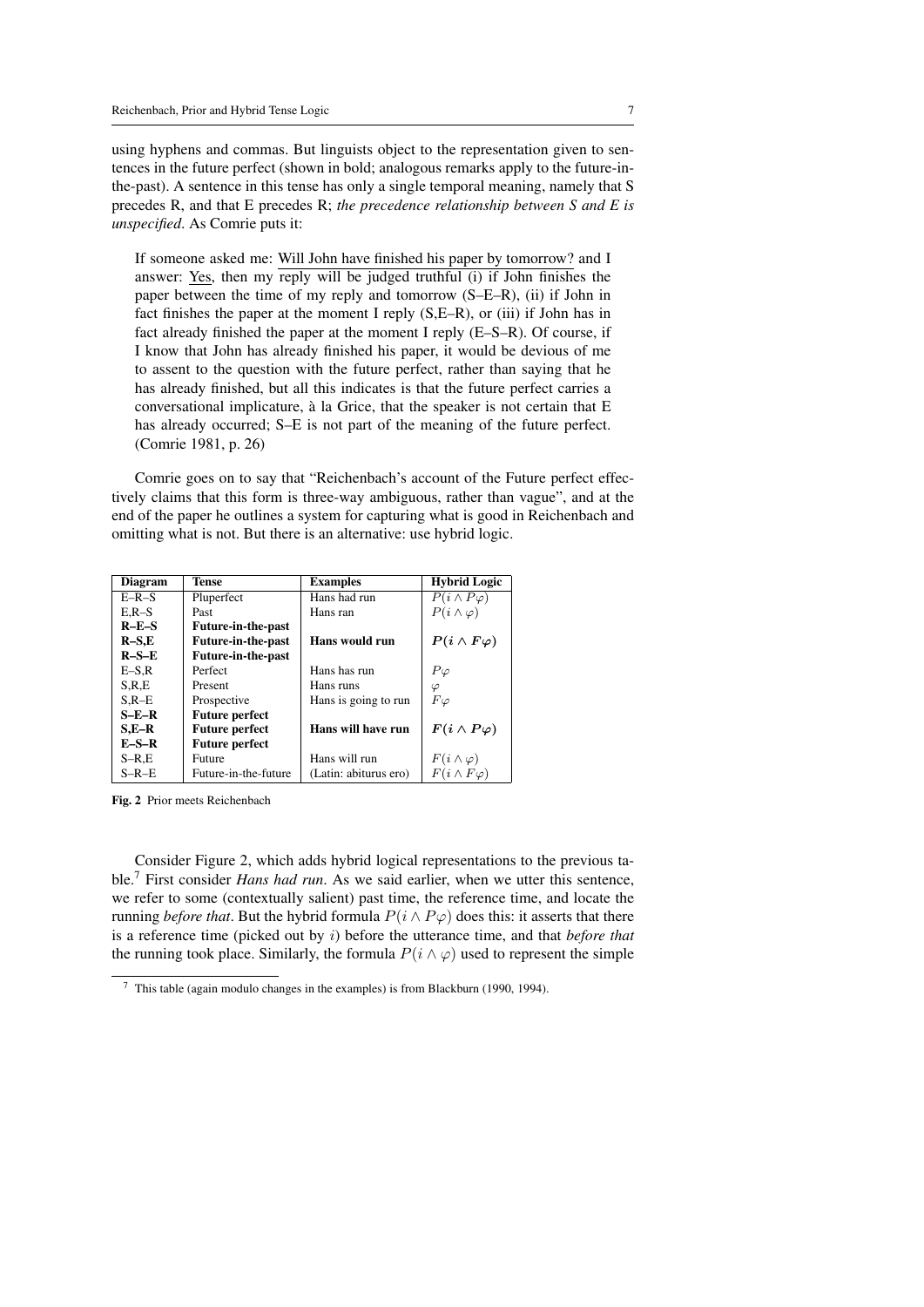past sentence *Hans ran*, asserts that there is a reference time in the past (picked out by i) and that the running took place *then*.

Now consider the future perfect. As Comrie demands, we have given this tense a unique representation—namely  $F(i \wedge P\varphi)$ —and it is not difficult to see that this representation correctly covers all three possibilities diagrammed by Reichenbach. Assume we are working in a model  $\mathfrak{M} = (T, \prec, V)$ . Let s (the speech time), r (the reference time) and e (the time of event) be any three elements of T such that  $s \prec r$ and  $e \prec r$ ; note that we have left the relation between s and e unspecified. Now, suppose that  $V(i) = \{r\}$ ; that is, let's use the nominal i to pick out the reference time. Further suppose that  $\mathfrak{M}, e \models \varphi$ ; that is, assume that the event of interest, represented by  $\varphi$ , is indeed taking place at the event time. Then, utterly straightforwardly, we have that  $\mathfrak{M}, s \models F(i \land P\varphi)$ . Reichenbach's diagrams explicitly display the three possible configurations of speech, reference and event times that make sentences in the future perfect true; the hybrid representation  $F(i \wedge P\varphi)$  encapsulates what they have in common. Furthermore, note that we don't need to make additional assumptions about  $\prec$  to establish this. Reichenbach's diagrams might be taken to suggest that assumptions about the transitivity or linearity play some role here; the simple model-theoretic argument just given shows that they are not.

## 4 Iterating Temporal Reference

So Reichenbach's analysis of tense fits well with hybrid tense logic. Moreover, there is a natural generalization of Reichenbach's ideas—one that Comrie argues leads to a general definition of tense in natural language—that can be captured in much the same way. Intriguingly, in *PPF* Prior sees this generalization quite clearly. He is first led to it via an example showing that Reichenbach's system is "too simple". This in turn suggests to him a neat observation concerning reference points which suggests that Reichenbach's system is "too complicated". Let's look closer at the example and the simplification, and then tie them together in hybrid logic.

As Prior observes (1967, p. 13), certain sentences seem to require more than one point of reference. Prior gives an example, namely *I shall have been going to see John*. This indeed seems to require two points of reference, namely R1 and R2. It's harder to say exactly how this sentence should be read, though arguably the pragmatically most plausible pattern they will exhibit is  $S-R2-E-R1$ .<sup>8</sup> Be that as it may, it is clear that the following hybrid formula covers all the semantic possibilities:

$$
F(i \wedge P(j \wedge F(I \text{ see John}))).
$$

Here the nominal i picks out the reference time R1 and j picks out reference time R2. Now consider Prior's remark on this example:

But once this possibility is seen, it becomes unnecessary and misleading to make such a sharp distinction between the point or points of reference and the point of speech; the point of speech is just the *first* point of reference. [. . . ]

<sup>8</sup> This is what Prior claims, though he notes that other readings are possible as well (Prior 1967, p. 13). Another might be S–R2–R1–E.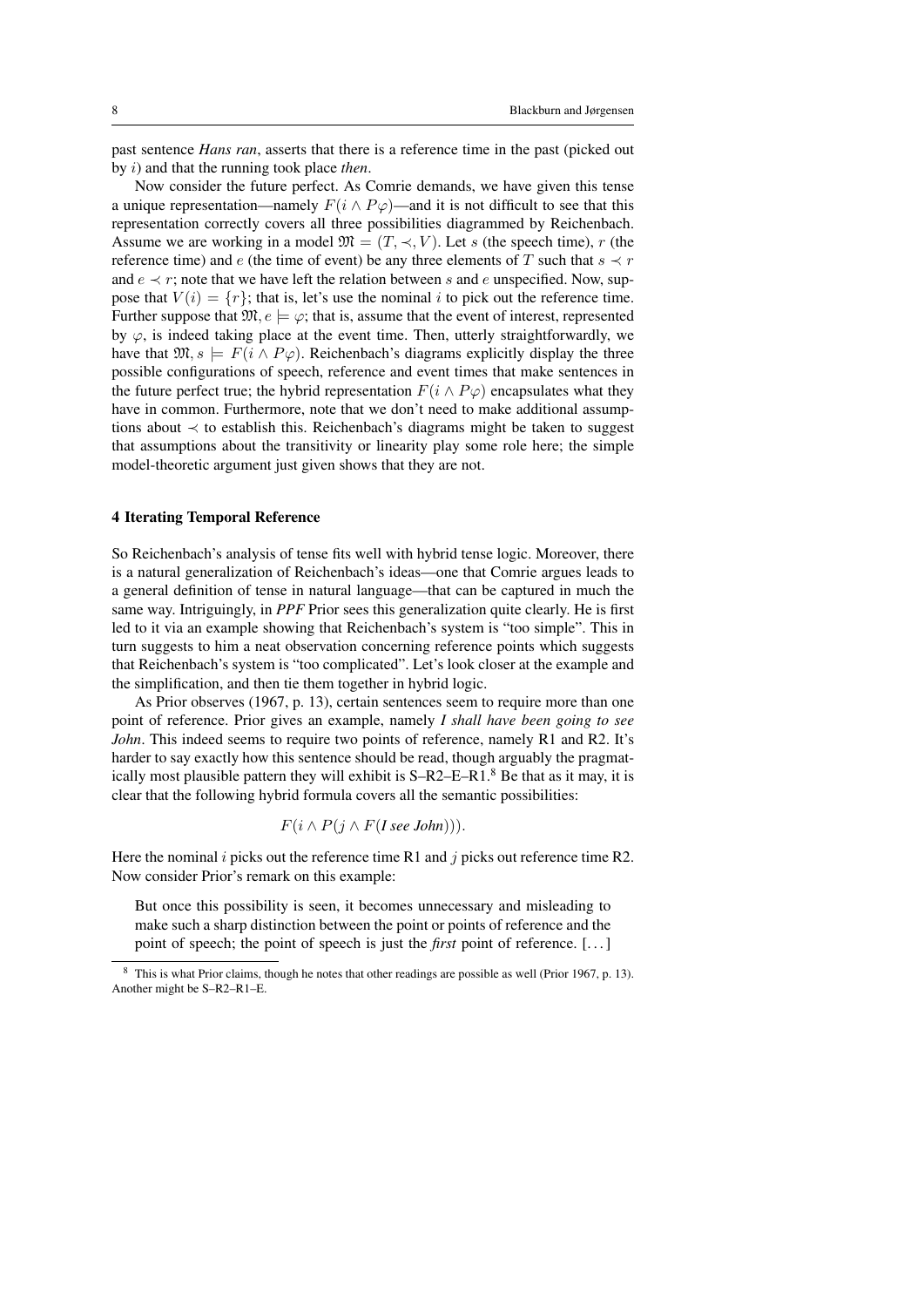This makes pastness and futurity *always* relative to *some* point of reference maybe the first one (i.e. the point of speech) or maybe some other. (Prior 1967, p. 13)

Prior argues here very much as a logician. As he says, Reichenbach has missed a simplification: speech time is just another reference time.<sup>9</sup> Furthermore, Reichenbach has missed a generalization: we should be able to iterate the use of reference points indefinitely. But Prior is also missing something, or rather failing to take something sufficiently seriously. Prior seems to argue that Reichenbach's points of reference are simply *the points that are used when evaluating embedded tense operators*. For example, if we evaluate a tense logical formula  $FP\varphi$  we first need to look forward to some future time, and then look back into the past from it to check the truth of  $\varphi$ . The intermediate times we encounter in the course of such formula evaluations are (Prior seems to say) the appropriate logical generalization of Reichenbach's points of reference. As we read him, his critique of Reichenbach in *PPF* is that ordinary tense logic, and indeed, even Findlay's pioneering work, already encompasses and extends Reichenbach's system.<sup>10</sup>

But viewed from the perspective of contemporary natural language semantics, this is naive; Prior has greatly underestimated how central temporal reference is. Moreover, temporal reference must be *explicit*. At the end of the paper we will give a simple three sentence narrative displaying obvious anaphoric dependencies between the three reference times. To capture the semantics of such dependencies, we must have some way of referring to reference times and expressing the required relationships between them. The tools of hybrid logic give us what we need to handle such cases simply. Prior's notion of 'implicit' reference points that arise as a side effect of operator iteration are simply not helpful here.

But to return to the generalization: Comrie in (1981) and (1985, pp. 122-30) makes an analogous point, and independently develops much the same generalisation; but Comrie's approach is driven by the demands of linguistic data rather than logical generality. Moreover, as a linguist, he is under no illusions as to the importance of temporal reference—his main concern is to find a suitable way of iterating explicit temporal reference.

In short, Prior sees the need for iterated representations, but does not see that they must be representations that allow explicit temporal reference. Comrie sees the importance of temporal reference, and looks for an appropriate mechanism for generating it. And the point we wish to make here is this: hybrid logic allows us to do both. Simply iterate hybrid logical representations as follows. Define a *primitive tensed form* to be any hybrid tense logical instance of  $P\varphi$ ,  $\varphi$ , or  $F\varphi$ , where  $\varphi$  contains no

<sup>&</sup>lt;sup>9</sup> This is an interesting observation: indeed (Binnick 1991), a standard text on tense and aspect, has four index entries on it, a rare example in the linguistic literature of Prior's work being viewed as of more than historic interest. As Binnick points out, similar ideas were expressed in (Allen 1966), and he calls this the Prior/Allen concept.

<sup>&</sup>lt;sup>10</sup> For another account of the relationship between the work of Reichenbach and Prior (one couched in the language of orthodox Priorean tense logic rather than hybrid logic) we refer the reader to Section 2.4 of (Øhrstrøm and Hasle 1995). The authors argue that the earlier ideas of the Danish linguist Otto Jespersen (see (Jespersen 1965)) which inspired Reichenbach, fit better with orthodox tense logic than Reichenbach's own work. They also show that Prior's own brief remarks on Jespersen are somewhat oversimplified.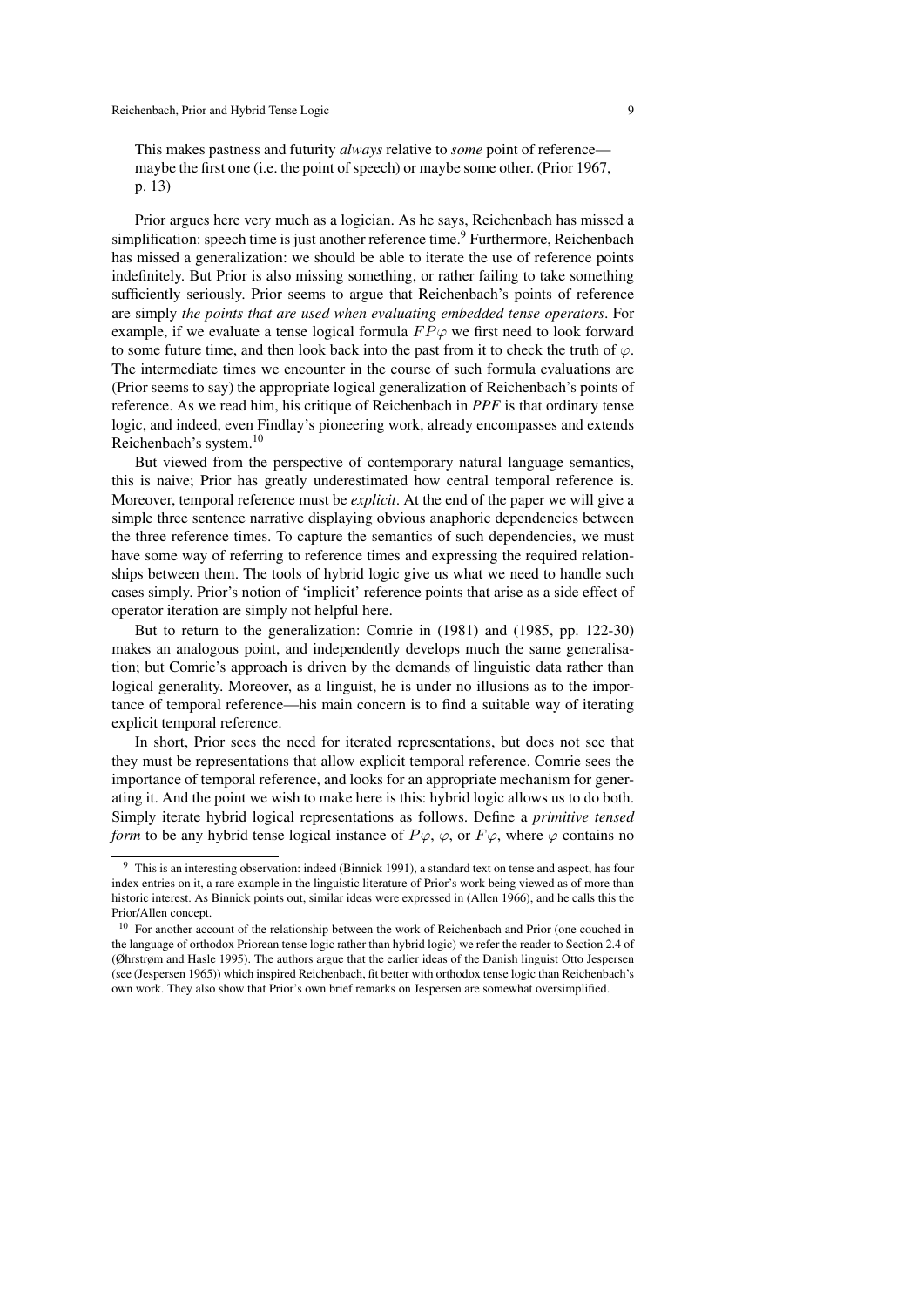tense operators; so primitive tensed forms are just (boolean combinations of) basic information, prefixed by at most one tense operator. Then stipulate that if  $\psi$  is a tensed form then so are

 $P(r \wedge \psi)$  and  $F(r \wedge \psi)$ ,

where  $r$  is a meta-variable over nominals. This recursive schema generates all the tensed forms used in Figure 2, the  $F(i \wedge P(j \wedge F\varphi))$  used above to represent *I shall have been going to see John*, and infinitely many others. Moreover, according to Comrie, most tense forms in natural language follow this iterative pattern. And as we shall now see, this pattern points towards a further generalization.

## 5 More Propositional Restrictors

Consider a complex tensed form, say  $P(r \wedge \psi)$ . This analyses a tense into two components, a shift (carried out by the tense operator) and a restriction. Now, as we have just defined them, only one type of restriction is possible, namely that  $\varphi$  be true at the particular point in the past named by a nominal. But nothing prevents us from reinterpreting the meta-variable  $r$  in our recursive definition from ranging over a richer class of (propositional) restrictors. The two most obvious are various kinds of adverbials (such as dates and times) and indexical terms (such as *now*, *yesterday*, *today* and *tomorrow*). Such items can be represented as special propositional symbols, and we will now give some simple examples.<sup>11</sup>

Consider the sentence *John died in 1979*. We can represent this by:

$$
P(1979 \land John die).
$$

That is, the restrictor slot has been filled by the propositional symbol *1979* which is true at all and only the points in the unbroken interval of time 1979. So a past-tensed formula is true if there is a time in the past at which John died, and this point lies within the year 1979. That is, the special propositional symbol acts as restrictor on the range of past times relevant to the truth of the matrix expression. The more complex sentence *John died at 10.42 on the 11th of June 1979* can be handled similarly:

# P(*10.42* ∧ *11th* ∧ *June* ∧ *1979* ∧ *John die*).

Indexicals pose more substantial problems. For example, we would like a semantics in which the sentence *John will die yesterday* will always be *false*, as the forward looking future tense conflicts semantically with the indexical *yesterday* which refers to the preceding day. But as was mentioned in the previous footnote, such indexicals have been successfully modeled within hybrid logic, and the natural shift-and-restrict representation for this sentence, namely

## F(*yesterday* ∧ *John die*)

<sup>&</sup>lt;sup>11</sup> Special propositional symbols used in this way were introduced in Blackburn (1990, 1994); this work covers most common time and calendar terms plus the four indexicals mentioned above. The approach has been logically explored recently in a more general (and more elegant) semantic setup that makes use of Kaplan-style character functions; we refer the reader to Blackburn and Jørgensen (2012, 2013).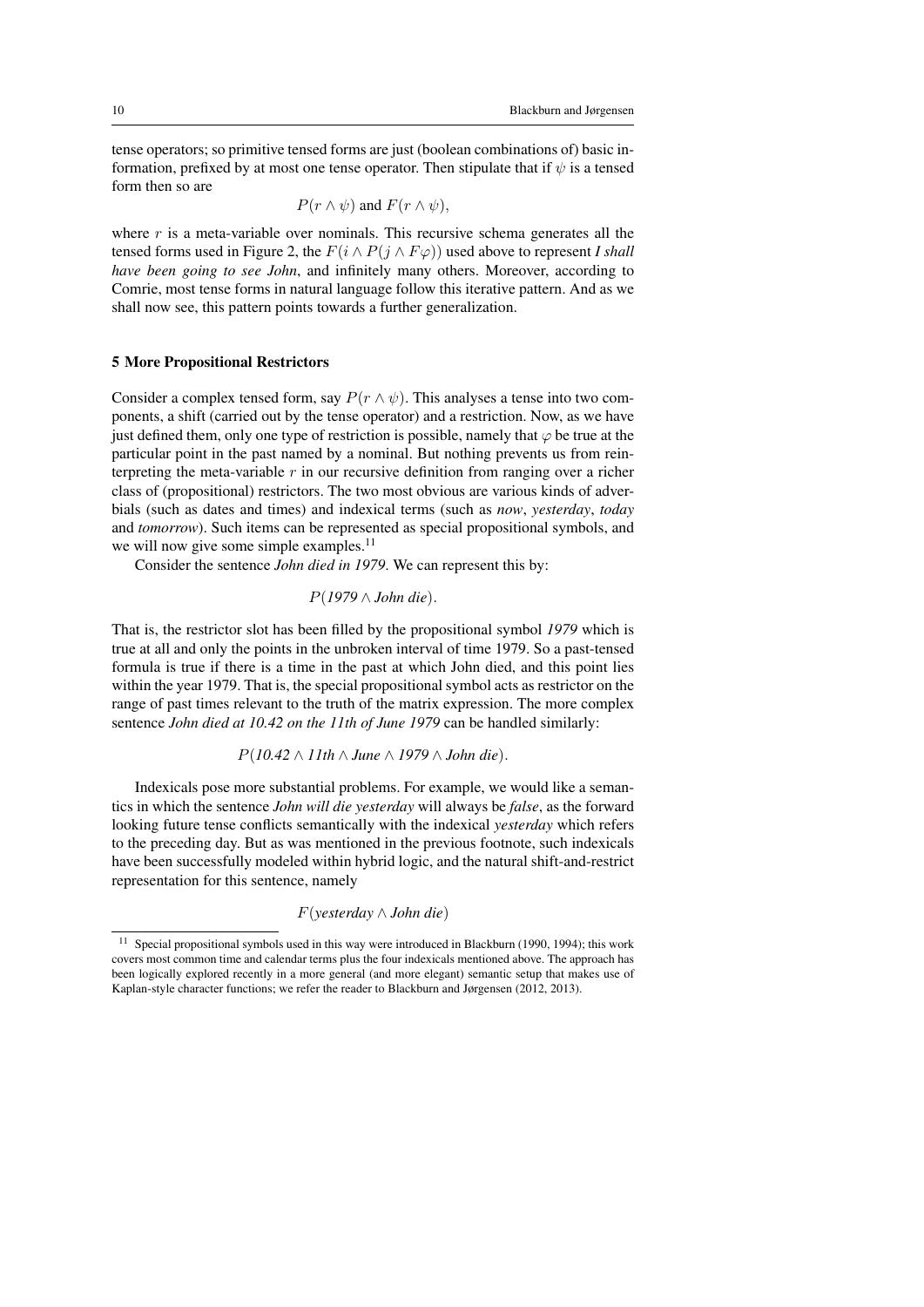is guaranteed to be false; see Blackburn and Jørgensen (2012, 2013) for details.<sup>12</sup>

### 6 Concluding Remarks

In this paper we have combined the ideas of Prior and Reichenbach in a single framework, hybrid tense logic. We have done so in a way that overcomes what many linguists regard as the main defect of Reichenbach's original schema, namely that it gives multiple representations to sentences in the future perfect and the future-in-thepast. Moreover, we have shown that the approach can be generalized to an iterative schema that allows for multiple points of reference, a possibility noted by Prior, and demanded by Comrie. We then sketched how this schema can be further generalized to a shift-and-restrict paradigm in which special propositional symbols (for adverbials and indexicals) act as restrictors on the range of the tense operators. We believe that our iterative schema captures the core of Comrie's ideas rather elegantly, but in the case of Prior, matters are less clear. Prior did not attach great weight to temporal reference, and we read Prior as believing (in our view, mistakenly) that everything of real importance in Reichenbach is automatically covered (and indeed generalized) by the iterability of operators in ordinary tense logic.

Why did Prior not attach more weight to temporal reference? It may be connected with his dislike of instants, but there is another possibility. Until the 1980s, logical approaches to natural language semantics were largely restricted to the sentential level. Only with the advent of DRT, created by Hans Kamp in the early 1980s did focus shift to the semantics of discourse, and the importance of temporal reference only becomes fully apparent in the setting of multi-sentence texts.<sup>13</sup>

Consider the following narrative: *Vincent woke up. Something felt very wrong. Vincent reached under his pillow for his Uzi.* The states described by the first two sentences hold at the same time. The event described by the third takes place a little later. It is straightforward in hybrid logic to assert the identity of the reference times required by the first two sentences, and to capture the move forward in time required by the third:

> $P(i \wedge$  vincent-wake-up)  $\land$  P(j  $\land$  something-feel-very-wrong)  $\land$   $@_i i$  $\land$  P(k  $\land$  vincent-reach-under-pillow-for-uzi)  $\land$   $@_kPj$

<sup>&</sup>lt;sup>12</sup> As a technical aside, we remark that the extensions just mentioned can often be made without losing either decidability (or the finite model property) and indeed, without raising the underlying computational complexity above that of basic hybrid tense logic. For example, if we have the "true at all times" operator Aϕ at our disposal we can impose the semantic constraints required of the indexicals *yesterday*, *today*, and *tomorrow*, within the hybrid object language itself (see Blackburn and Jørgensen (2012) for details). But over linear time flows (as Prior himself was aware)  $A\varphi$  is simply shorthand for  $H\varphi \wedge \varphi \wedge G\varphi$ , hence over linear time the addition of these indexicals costs nothing. Moreover, basic hybrid tense logic (at least over the kinds of linear and branching time flows typically encountered in natural language semantics) tends to be computationally inexpensive, and indeed often has the same complexity as the underlying tense logic (for example, over linear flows); see Areces et al. (2014) for some general results.

<sup>&</sup>lt;sup>13</sup> Discourse Representation Theory (see (Kamp and Rohrer 1983; Kamp and Reyle 1993)) is often thought to have been motivated by problems involving pronominal anaphora, but as Hans Kamp has repeatedly emphasized, what originally promoted its invention were problems involving the semantics of tense in text; see (Kamp 1981). Another early paper on temporal anaphora is (Partee 1984).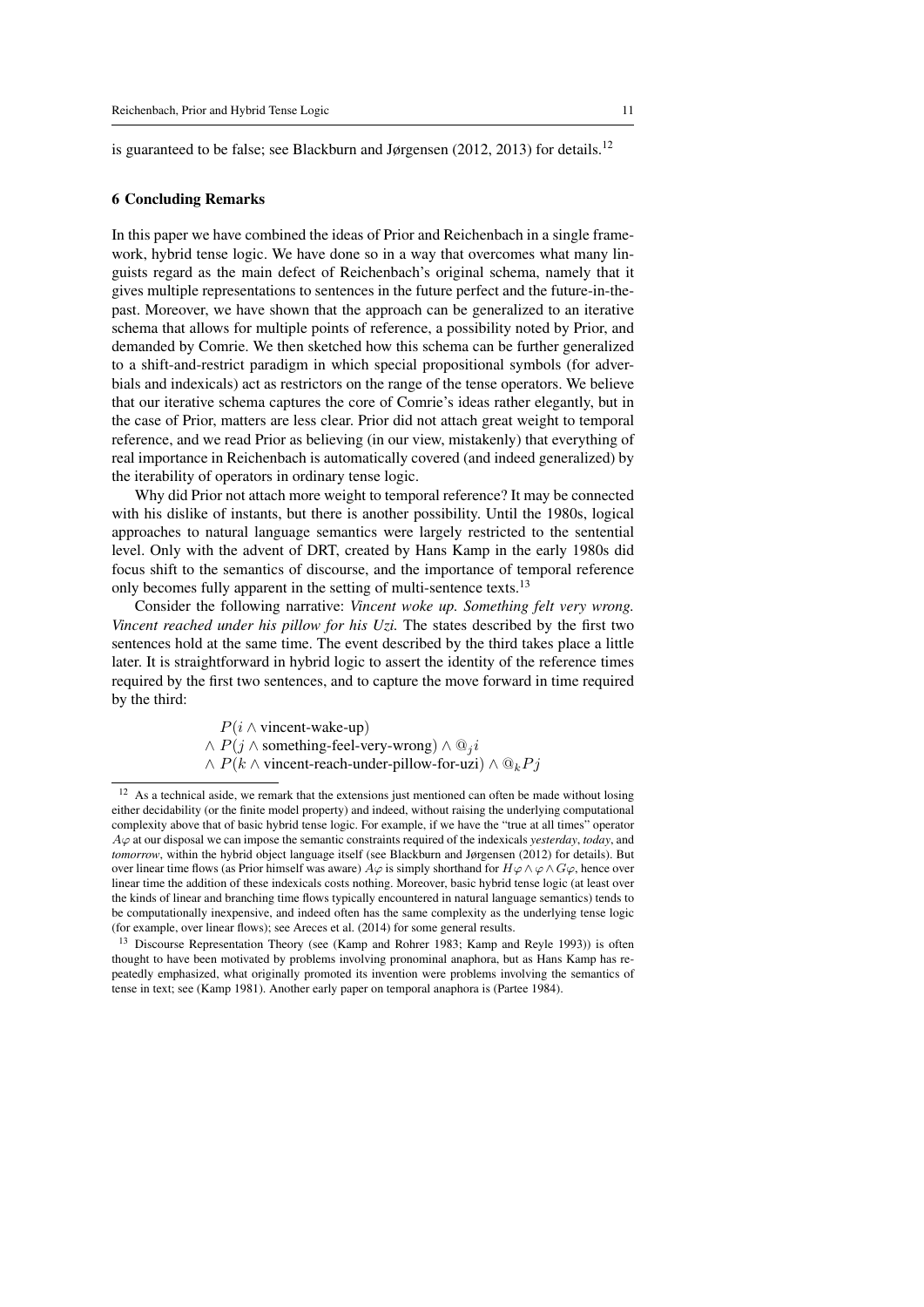Note that we have put the satisfaction operators to work for the first time:  $\mathbb{Q}_i i$ asserts that the reference time  $i$  is true at the time named by the reference time  $j$  (that is, it is an identity statement) while  $\mathbb{Q}_k P j$  asserts that the reference time j is true at a time lying in the past of reference time  $k$  (so it is a statement about temporal precedence). This is a simple example, but it should make the key point clear: reference times play an important anaphoric role in discourse, and hybrid logical machinery is a flexible tool for dealing with it.

And that is the note on which we would like to end: the time seems ripe to develop richer hybrid logics for modeling tense (and indeed, aspect) in natural language. Higher-order versions of hybrid logic now exist (see Areces et al. (2014)) opening the door to compositional semantic construction, and other topics (notably indexicality and hybrid inference) are well understood. Linguists have long been aware that Reichenbach's system had flaws that need fixing, and that various generalizations were needed, but they were unaware that there was a simple logical formalism—hybrid tense logic—that fixed these flaws and offered new tools for temporal reference. But they can hardly be blamed for this; its inventor was unaware of it too.

#### Acknowledgements

Patrick Blackburn would like to acknowledge the financial support received from the project *Hybrid-Logical Proofs at Work in Cognitive Psychology*, funded by The Velux Foundation (VELUX 33305), Denmark.

## References

- Allen, R. L. (1966). *The verb system of present-day American English*, Vol. 24, Mouton The Hague.
- Areces, C. (2000). *Logic Engineering: The Case of Description and Hybrid Logics*, PhD thesis, University of Amsterdam.
- Areces, C., Blackburn, P., Huertas, A. and Manzano, M. (2014). Completeness in Hybrid Type Theory, *Journal of Philosophical Logic* 43: 209–238.
- Areces, C., Blackburn, P. and Marx, M. (2000). The Computational Complexity of Hybrid Temporal Logics, *Logic Journal of IGPL* 8(5): 653–679.
- Baader, F., Calvanese, D., McGuinness, D., Nardi, D. and Patel-Schneider, P. (eds) (2003). *The Description Logic Handbook: Theory, Implementation, and Applications*, Cambridge University Press.
- Binnick, R. I. (1991). *Time and the Verb: A Guide to Tense and Aspect*, Oxford University Press.
- Blackburn, P. (1990). *Nominal Tense Logic and other Sorted Intensional Frameworks*, PhD thesis, Centre for Cognitive Science, University of Edinburgh.
- Blackburn, P. (1994). Tense, Temporal Reference and Tense Logic, *Journal of Semantics* 11: 83–101.
- Blackburn, P. (2006). Arthur Prior and Hybrid Logic, *Synthese* 150: 329–372.